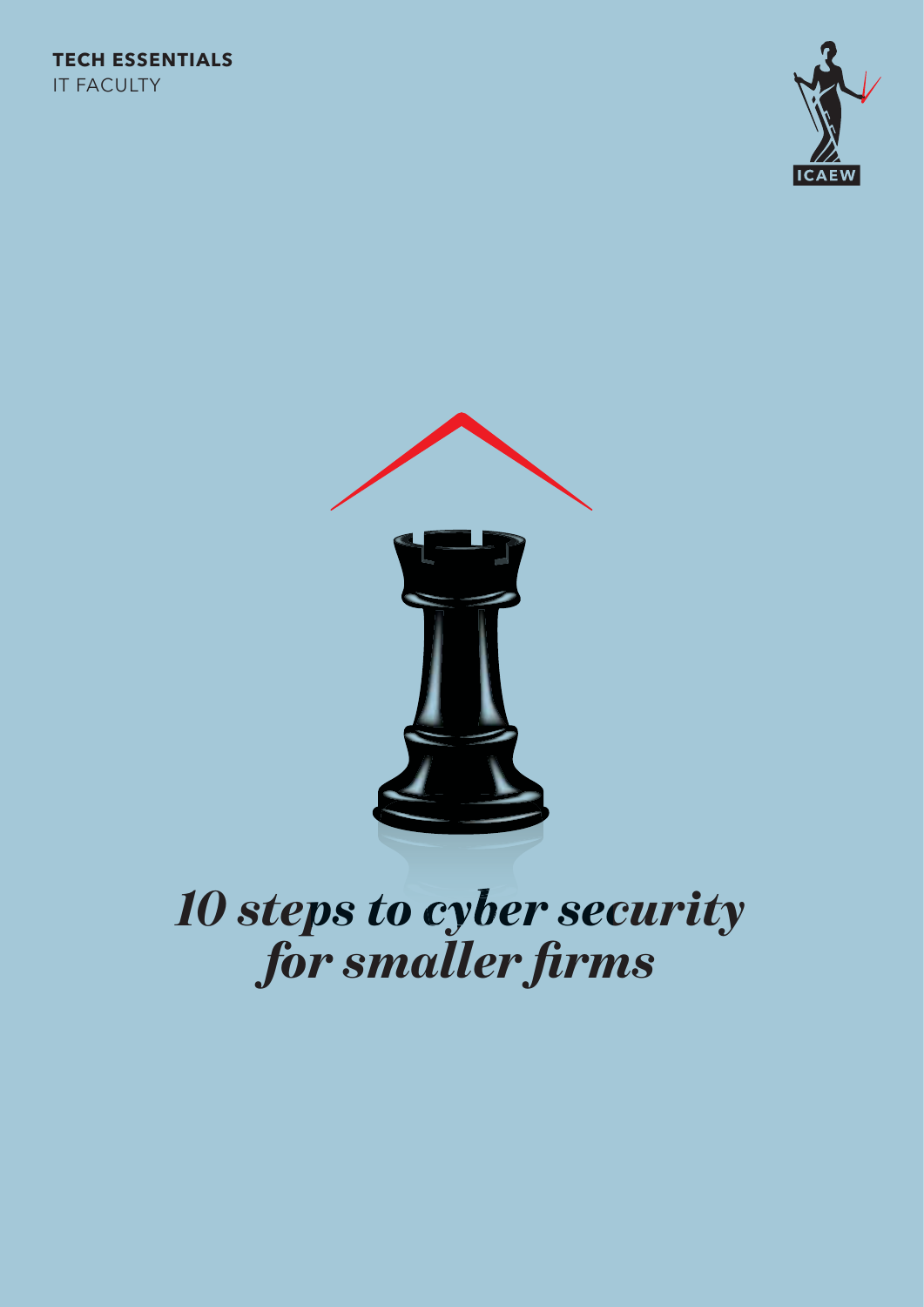## *Keeping up to date to stay ahead*

This is the third edition of our 10 Steps to Cyber Security guide and it is increasingly clear with every issue that we can't get these simple messages out often enough. While the fundamentals on how to protect yourself, your business and your clients remain essentially unchanged, the context in which we write about them continues to shift. Cyber criminals are always finding new means of attack and we all need to keep up to keep them out.



As a result, cyber security remains one of the most important areas for our faculty. This is no surprise, given the universal and ever-shifting nature of the threat. We continue to work closely with government, as well as those from all sectors and all parts of the profession as well as the wider business community. It matters because regardless of whether you're a FTSE 100 board

director, run a small business, work in practice or the public sector, this is a subject you can't afford to ignore or get wrong.

Since we published the last version of 10 Steps to Cyber Security we have continued to work to help organisations of all sizes put this issue at the heart of their leadership agendas. Recent attacks highlight the apparent ease with which even large, established and well prepared organisations unwittingly invite hackers in, and the damage they suffer as a result.

Having worked with the UK government on the creation of its Cyber Essentials scheme, we continue to support it. It sets a level of basic cyber hygiene and reduces the chances of a cyber attack by as much as 80%.

In a world that is continually shifting, it is a surprise to find anything constant. But over the last few years, our series of Audit Insights: Cyber Security reports, based on the findings of the top six audit firms and their interactions with clients, have continued to raise the same four flags. It still shocks me that organisations of all sizes (particularly the largest ones) are still not 'doing the basics', making it easier for criminals to get in. For information, visit icaew.com/auditinsights

We continue to track new legislation, noting directives such as GDPR and other regulation that affects you. Advice on this and all of our output is available online at our cyber security resource centre at icaew.com/cyber

We welcome your feedback, as well as any questions or suggestions you have on what else we can do to help you.

### **RICHARD ANNING**

Head of IT Faculty, ICAEW



#### **THE TECH ESSENTIALS SERIES**

This latest cyber security briefing is the fourth guide in our Tech Essentials series. Tech Essentials guides are designed to update members on the latest technology issues affecting and transforming the accountancy profession. Previous guides have covered GDPR, data analytics and blockchain. We will continue to bring you practical tips and expert insight over the coming months. To obtain copies of past guides that you have missed, visit icaew.com/techessentials or email itfac@icaew.com

#### Our dedicated IT security hub is at icaew.com/cyber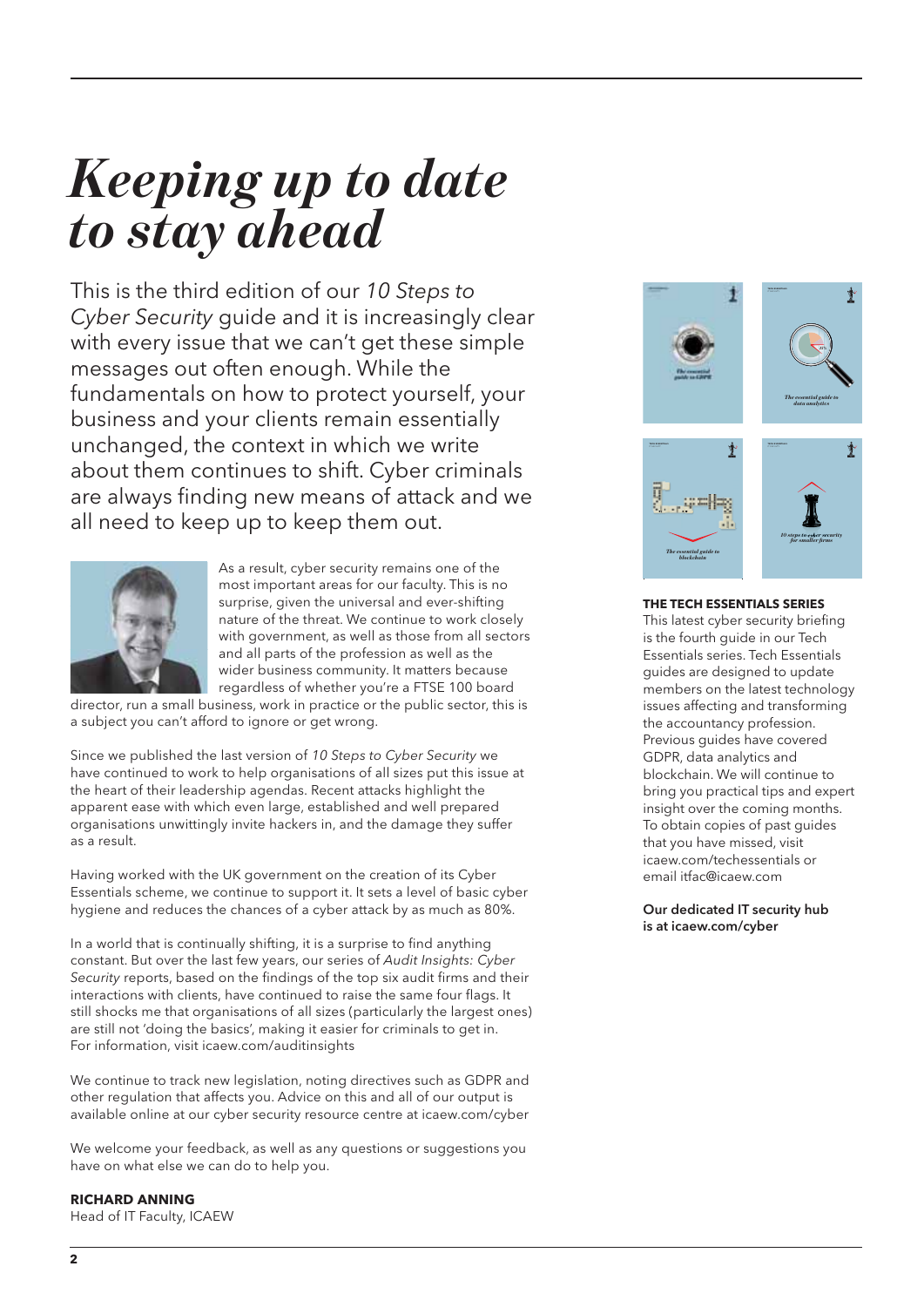

**3**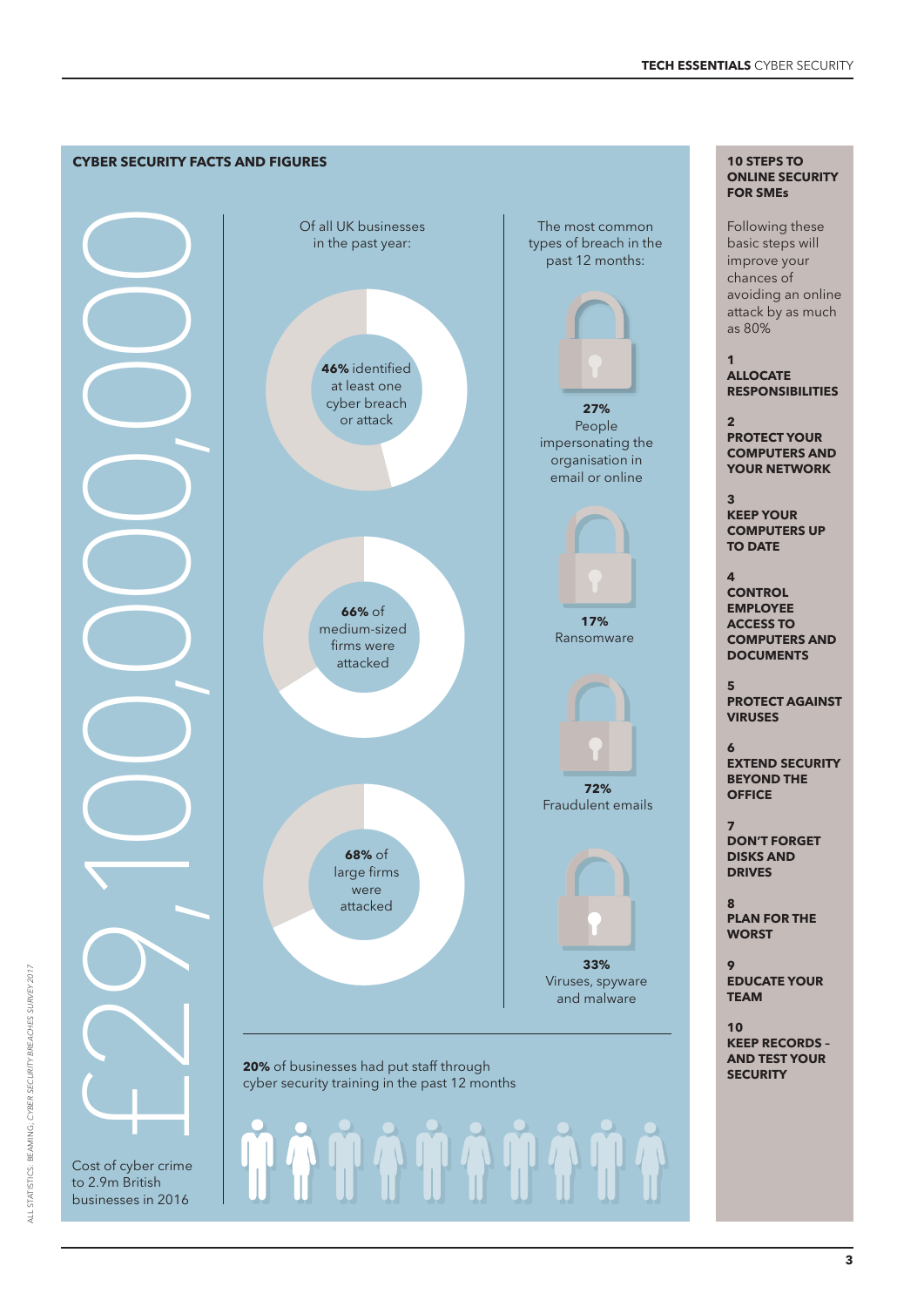## *Allocate responsibilities* **1 DE MAN'S TRASH IS**<br>**2 ONE MAN'S TRASH IS**<br>**2 ONE MAN'S TREAD ISLAND TRASH IS**

As with any business activity, in computer security it's crucial to identify what must be done and who will do it. Overall responsibility should rest with a senior manager who has a broad view of all the risks and how to tackle them. Other individuals can handle particular aspects – for instance, installing security software.

Management should identify the information and technology that's really vital to the business, where the big risks lie. For example, damage to your financial system or the loss of your customer list could lead to the failure of the business. Other information may be less important. Equally, some computers are probably more critical or more vulnerable than others. Identifying the risks, establishing what security measures already exist and whether they work – and finding out what extra ones are required – will help you to target your security efforts where they are most needed.

### *Protect your computers and network*

Malicious activity could come from outside or inside your business. Attacks from outside, for example by troublemaking hackers or competitors, can be protected against by installing a firewall. This is software or hardware that examines all the computer communications flowing in and out of the business and decides whether it's safe to let them through.

It can also be used to manage your staff's internet activity, for instance by blocking access to chat sites where employees might encounter security risks. You can configure the firewall to allow or prevent certain kinds of activity.

There are several different kinds of firewall. The router supplied by your internet service provider (ISP) may already have one built in, or you can buy a software firewall solution.

Protecting against illicit activity from inside the business requires other precautions, but we'll look at those elsewhere in this supplement (see step 4 and the box Practical pointers: some advice from ICAEW, page 8).

**ANOTHER MAN'S TREASURE**

**Dr Emma Philpott,** CEO of the IASME Consortium, explains how the most inconsequential information can have huge value in the wrong hands

All information within a company has a value, and not just to that company. Other interested parties can include competitors, organised criminals, commercially or politically motivated hackers, disgruntled employees and many others. You might be surprised what other people find valuable, and no business is too small to be a target. If information has a value to any one party, then it's a risk to your business.

Companies need to consider what the consequences of an accidental loss of data as a result of human error would be. Of course, as soon as you work with other organisations, you will also have a responsibility for protecting their data too.

Cyber incidents, including both malicious and accidental data loss, can create huge financial burdens for a business. The financial losses may not just be from potential fines but also from the consequential reputational damage.

From May 2018 the new General Data Protection Regulation (GDPR) will make it mandatory to report certain data breaches (see box, Cyber and the GDPR, page 10). Organisations may be fined large amounts for not protecting personal information adequately, whether a data breach has taken place or not.

No security can be 100% effective. People make mistakes, equipment fails and the threats keep changing. However, the threats are real

*'Cyber incidents, including both malicious and accidental data loss, can create huge financial burdens for a business. The financial losses may not just be from potential fines but also from the consequential reputational damage'*

**DR EMMA PHILPOTT** CEO, the IASME Consortium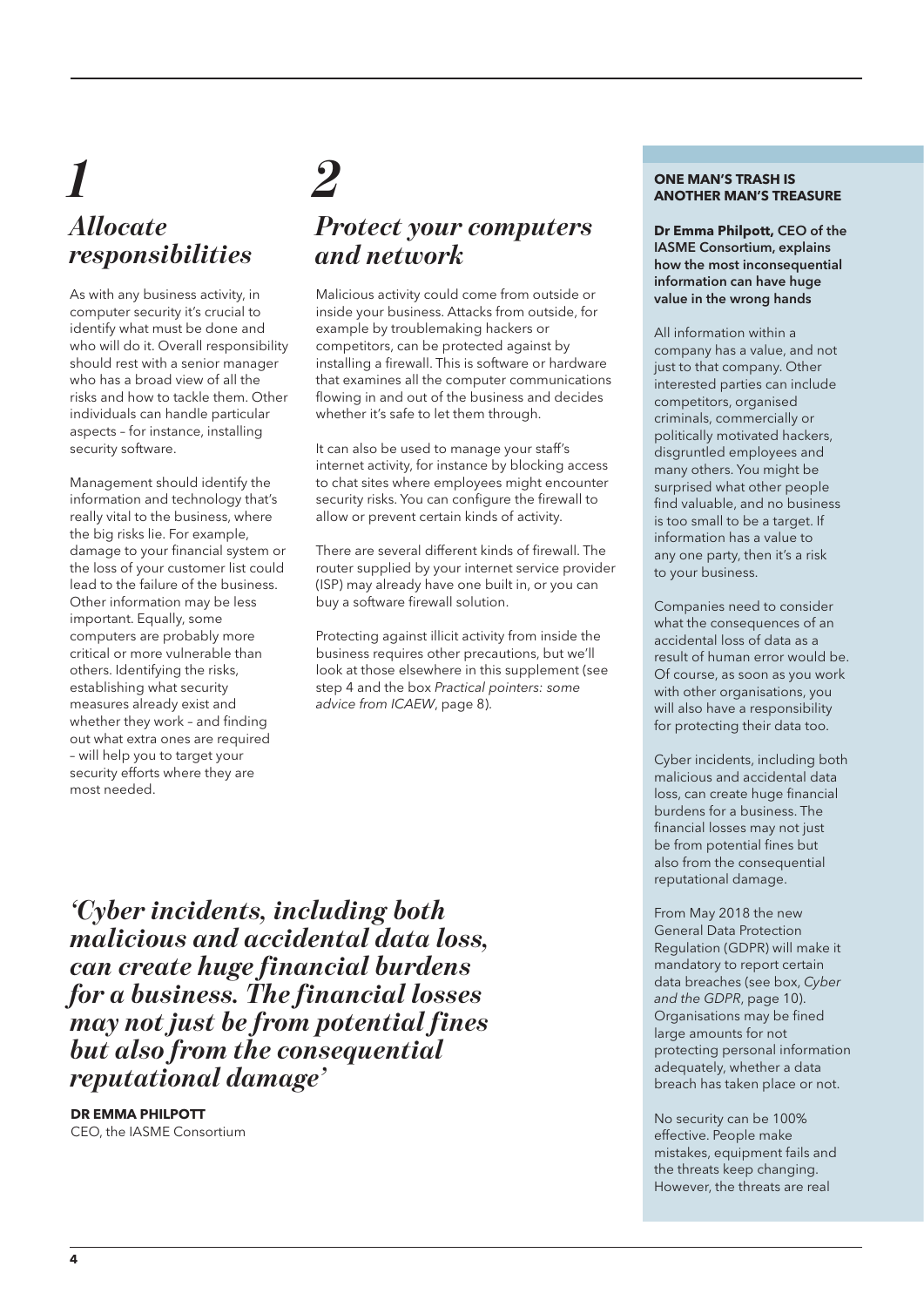for small and large businesses alike and are not going away. The simple steps outlined in this booklet will help protect against many of the common cyber threats. If a company can apply these steps, it will help protect its own, its partners' and its customers' data.

To this end, the IASME Consortium created the IASME Governance Standard in 2013. Although suitable for organisations of all sizes and across all sectors, the IASME Governance Standard offers SME businesses an Information Assurance certification option that is more practical to achieve and maintain than ISO 270001.

The standard is risk based and includes aspects such as physical security, staff awareness and data backup. The IASME governance assessment now also includes the option of a review against the GDPR requirements.

The IASME Consortium is a leading Accreditation Body appointed by the government to deliver Cyber Essentials via trained and licensed certification bodies.

You can learn about approaches to certification, including companies that are licensed to deliver IASME assessments, and routes to becoming an assessor on the website included in the resources section on page 11.



# *3*

### *Keep your computers and devices up to date*

Suppliers of PCs, software and operating systems such as Windows frequently issue software updates (patches) to fix minor problems (bugs) or improve security. It's essential to keep all your computers and devices up to date with the latest patches. They can usually be downloaded and installed automatically. Remember that just one vulnerable computer puts all the others at risk – so it's important to ensure that all available patches are applied to all machines.



### **RANSOMWARE**

The most famous recent example of ransomware, WannaCry, hit the NHS in May. Files at multiple trusts were encrypted by hackers who then demanded between \$300-\$600 to release them. The NHS was not alone in being targeted this year; computers in 150 countries have been affected. Such ransomware is an apparently growing phenomenon: in the case of WannaCry, hackers exploited a vulnerability caused by PC users failing to upgrade from the obsolete package Windows XP. There is still some debate about whether those affected were sent infected emails or if the virus infiltrated systems directly by exploiting the vulnerability in out-of-date systems. Microsoft issued a patch against WannaCry in March; but success against ransomware depends on people realising that they need to shore up their computers.

Having weak passwords, it has been suggested, also helps hackers gain access when businesses don't use the latest software and update it regularly.

As well as following industry guidance on such upgrades, businesses need to remain alert to what is going on in the wider world when it comes to hacking attempts and the latest malware or scams – this will help managers decide whether current processes remain strong enough. Dealing with the likelihood of a cyber breach is not a one-off exercise, but a live, ongoing management issue.



Mean number of breaches in a year suffered by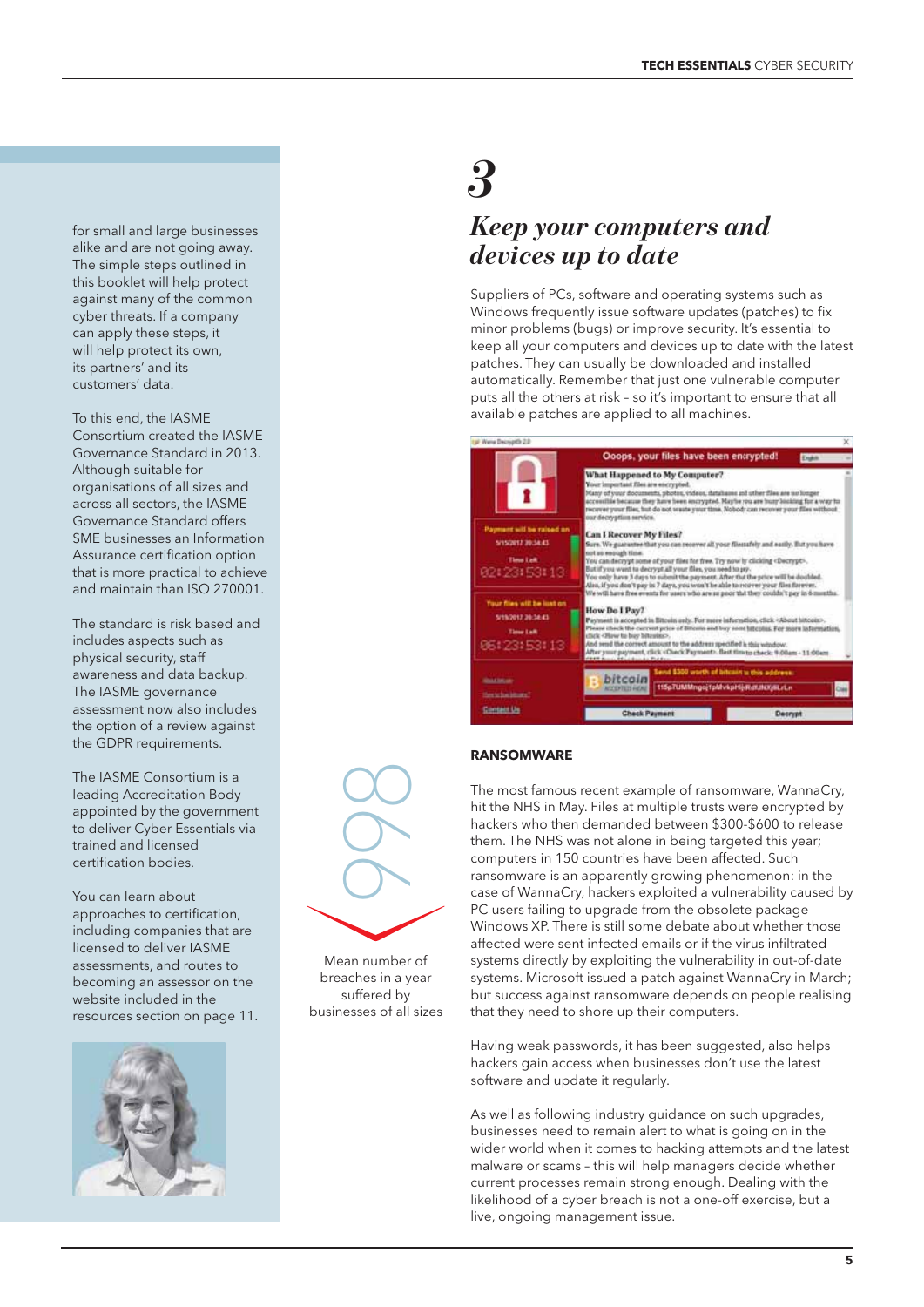## *4 5 Control employee access to computers and documents*

Although your computers should be guarded by a firewall, you should still protect user accounts (each person's identity with which they log on to a computer) and sensitive documents with passwords/passphrases.

Because each individual should have a unique user name and a password, access to different parts of your IT can be limited to certain people (though some individuals may have more than one user name and password, perhaps if they have multiple roles). This not only protects against accidental or intentional damage by staff to systems and information, it also provides further security against outside intrusions.

To achieve this, you can use security options built in to operating systems such as Windows, or you can buy specialised software online. Because you identified your biggest security risks and most vital information in step 1, you can decide whether password control for a given item should be basic (for instance, one password authorising access to an entire computer) or stronger (each document or application requiring a separate password).

Some individuals designated as computer administrators (admins) may be given access to nearly everything, in order to perform technical work. You should keep the number of admins to a minimum. Security software will usually generate records showing which employees have used particular computers or documents at different times. This can be useful for pinpointing problems, but access to these records should, of course, be tightly limited – otherwise people misusing the system could alter them to cover their tracks.

## *Protect against viruses*

Malicious software or malware (a category including viruses, Trojans and spyware) may not always be as devastating as the headlines suggest, but can still slow down your systems dramatically, and passing them on to customers will win you no friends. Fortunately, there is plenty of protection available. Your computers may have been sold with anti-virus software (the generic term, although most products also protect against other kinds of malware). If not, you can easily buy it. This software regularly scans a computer in search of malware, deleting any that is found. Regular updates to head off new threats are key to anti-virus software. So this is one area where it does pay to stick to the big brand names and to ensure that the software is set to receive updates as regularly as possible (ideally daily).



### **SAFETY IN THE CLOUD**

More and more businesses are using cloud computing, where software is provided and documents are stored by a specialist company accessed via the internet, rather than on your own computers. Gartner predicts the worldwide public cloud services market will have grown 18% in 2017. Cloud brings security considerations, though not necessarily extra risk. You should ensure that your cloud computing provider takes security measures at least equal to those of your own business. They'll probably be better, but do ask detailed questions, and remember that if the provider is in another country, legal requirements may be different.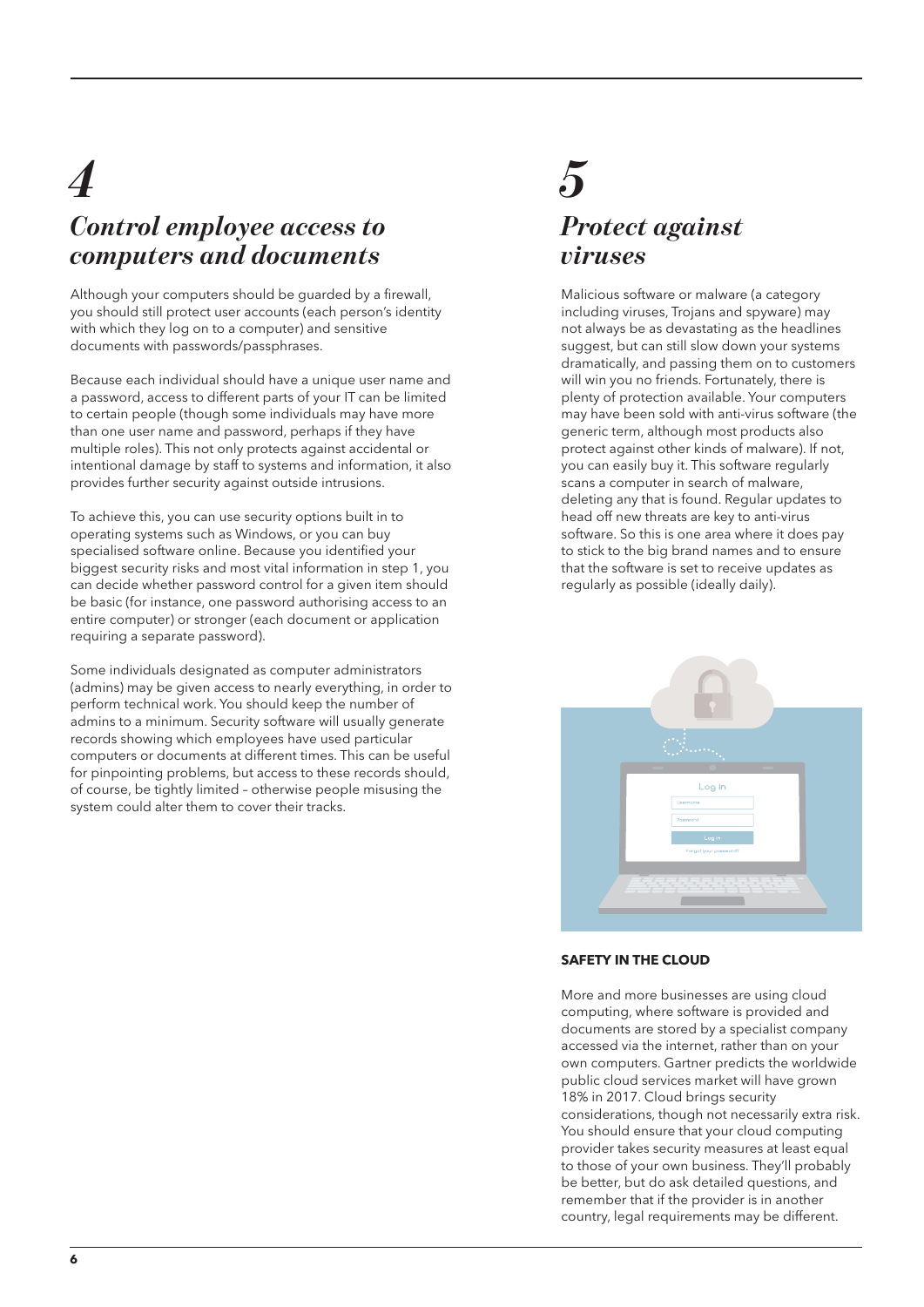### **CYBER ESSENTIALS: WHERE IT ALL BEGAN**

Launched in 2014 at Chartered Accountants' Hall, the Cyber Essentials (CE) scheme was envisaged as a key objective of the National Cyber Security Strategy, and was delivered as part of the government's National Cyber Security Programme.

Since October 2014, the UK government has required all suppliers bidding for certain personal and sensitive information handling contracts to be CE certified.

CE is still being championed in the government's National Cyber Security Strategy 2016-2021. Proper implementation of CE, it argues, 'will protect against the vast majority of common internet threats'.

The CE scheme focuses on the most common internet-based cyber security threats, and reviews the five technical controls – access control; boundary firewalls and internet gateways; malware protection; patch management and secure configuration – that organisations should focus on.

Its requirements reflect longerestablished and more extensive IT security standards, such as the ISO/ IEC 27000 series. There is no law to say a business must be ISO 27000 series compliant, and many may find that CE is more than adequate for their needs and reputation.



### **CYBER ESSENTIALS: THE NITTY GRITTY**

I am a chartered accountant who has been working in the world of IT since qualifying in the early 1980s. My journey has led me down a curious path to my principal role as a CE assessor. The role combines the principles of auditing (which are engrained) with the technical background of IT infrastructure and networking generally.

Since 2014 when the government launched CE, the take up by businesses and organisations has moved slowly along its own exponential curve. The pace of take up during 2017 has increased significantly and this has been driven by: requirements within primarily central government contracts and more recently by wider government contracts; supply chain requirements from security-aware and focused entities; and greater awareness by businesses that they need to do something to safeguard their data and, in turn, their business.

I spend the majority of my time either undertaking or managing the independent assessments of businesses that wish to achieve the higher level of CE Plus. This does not require any further work on the part of the business beyond submitting their answers to the CE online portal. The independent assessment is carried out based upon a government test specification.

So how does CE help? The standard essentially requires IT infrastructure to be securely configured – there is rarely a need to invest in further systems to achieve the standard unless unsupported software remains in use, such as Windows XP. The problems I find on almost every site visit include: software still installed that is not required, which in turn usually means it has not been updated (for example, Adobe products, pdf readers, zip apps); user accounts still active for staff who have left; and most importantly, security patches not up to date.

The key message is that many businesses think their systems are secure, but when tested many holes are found. Once the remediation work has been completed, there is little doubt in my mind that the business is not only far more secure but has also learned a great deal more about security along the way.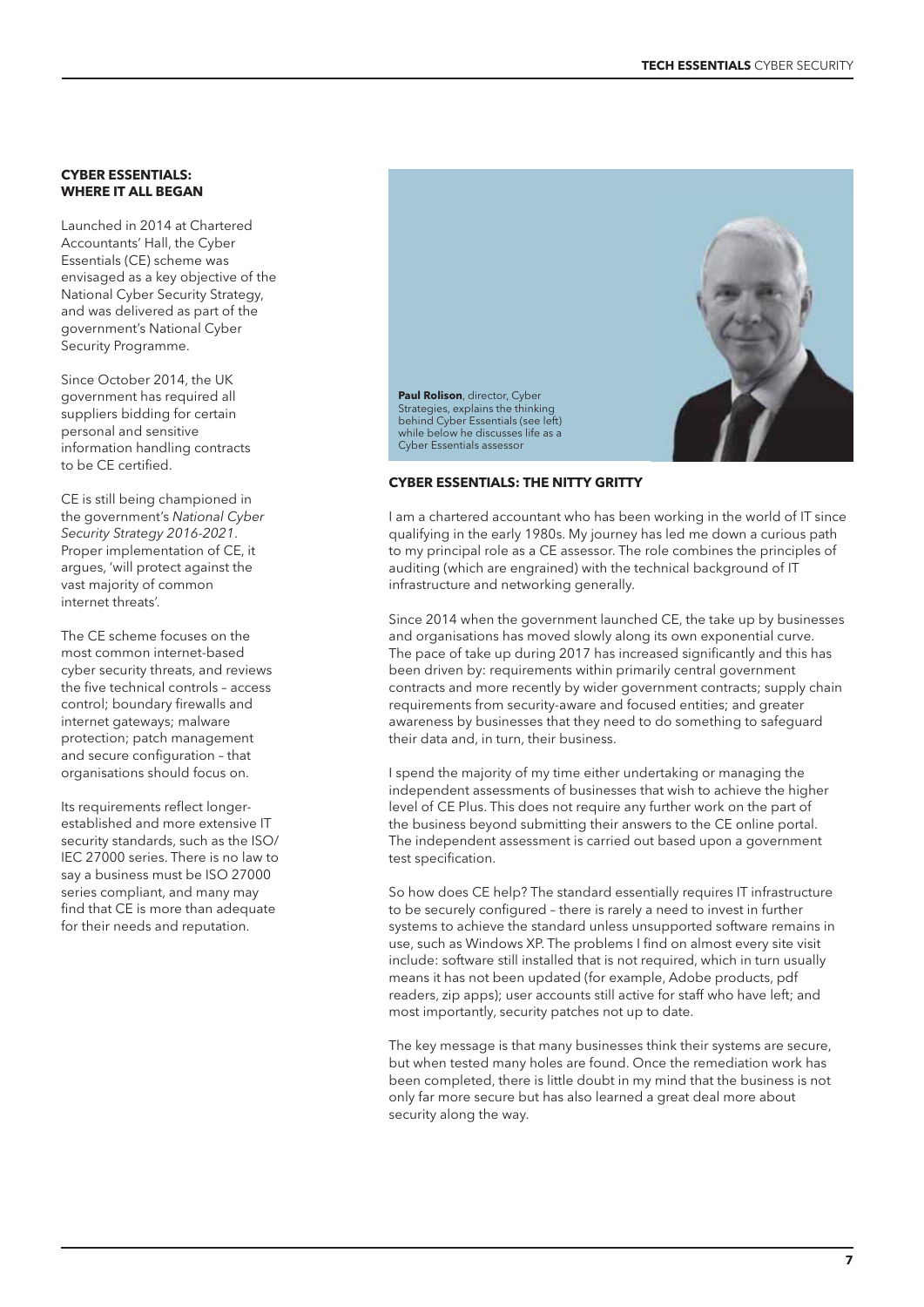## *Extend security beyond the office 6*

Today's employees often work from home or on the road using their own laptops, phones and tablets. It is difficult to extend the same level of security you can apply to office computers to these devices. But you can reduce risk by requiring approval of any personal equipment used for work. It should have the minimum of anti-virus software, password protection and (where applicable) a firewall. And to protect against unauthorised access to information when a device is mislaid or stolen, it should be possible to delete all the information (wipe it) even when you don't have the device. This capability is built into newer models; software can also be bought to perform remote wiping, but this must be installed before the device is lost. Ensuring the sensitive data is kept in an encrypted area (see step 7) of the computer or device will stop most attempts to access data. This is easy to set up using off-the-shelf software. Beware of the dangers when connecting to unencrypted public wifi, as hackers can intercept data. Check the hotspot is genuine and make sure file sharing is off and the firewall is on.

### *7 Remember to secure disks and drives*

Removable disks and drives such as DVDs and USB sticks pose security risks in two ways – especially when containing sensitive information. They can introduce malware into your computers, and they can easily be mislaid. Ensure that, as far as possible, only disks and drives owned by your business are used with your computers. Discourage employees from using them in third parties' computers (in internet cafés for example), and set up antimalware software to scan them whenever they are used in the office. Establish a routine to track who has possession of each disk or drive at any given time, and check that all documents are erased from them after use.



to anyone other than a security provider

*'You'll thank yourself if you address the 'what if it happened to me?' scenario. Plan ahead and don't keep all your eggs in one IT basket. Regular back-ups (kept off-site) and up-to-date contact lists of who you'll want to call if hackers breach your defences will minimise disruption and cost'*

### **PAUL SIMKINS**

Director of quality assurance, professional standards, ICAEW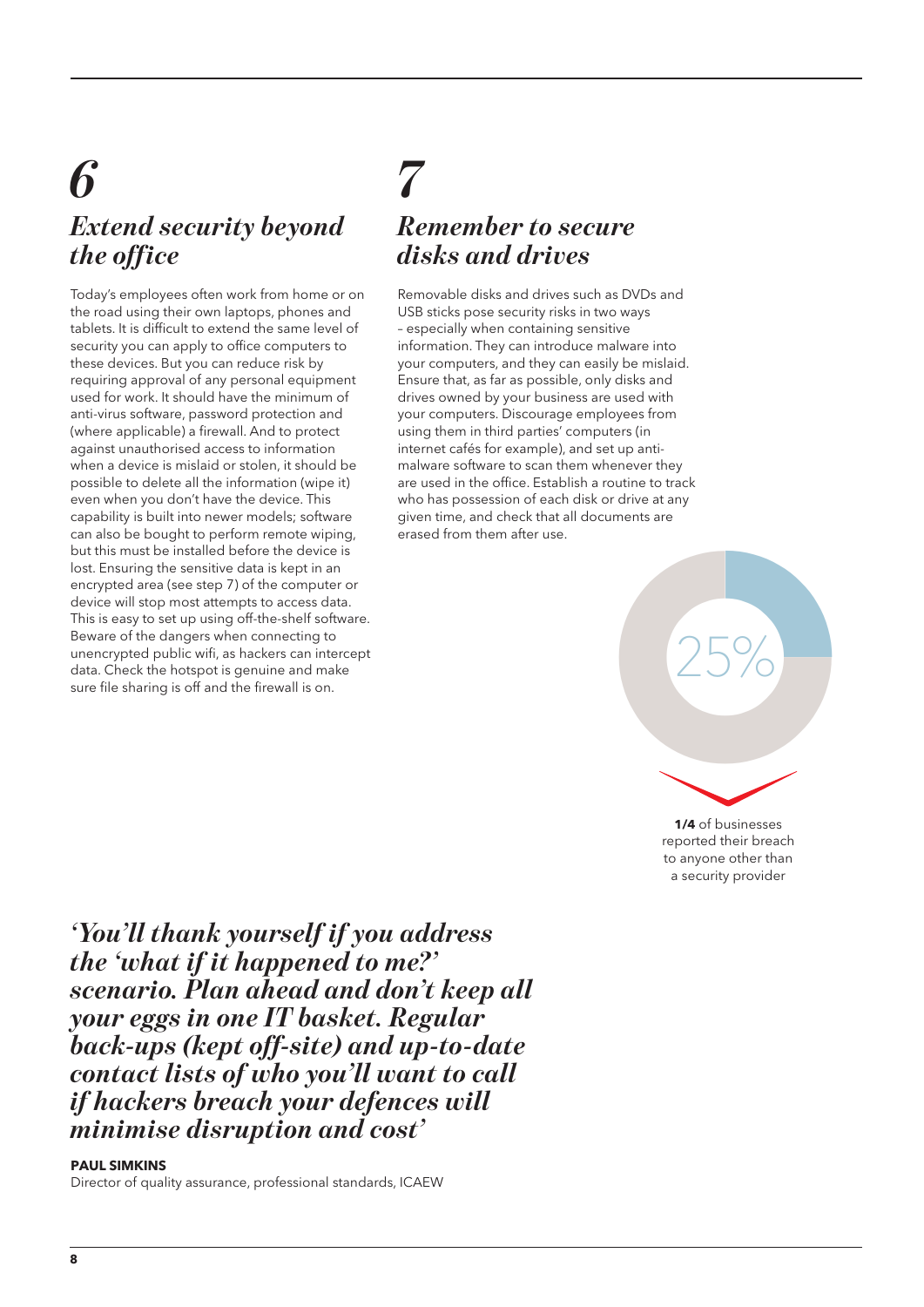### **PRACTICAL POINTERS: SOME ADVICE FROM ICAEW**

No one is exempt from a cyber attack. With an increase in gaming mentality, these days it's as much about racking up spectacular numbers of victims and creating maximum disruption as it is about extracting money.

This is no time to be a rabbit in the headlights – better protection and better damage limitation can reduce the risk of attack and minimise its cost as hackers get smarter and bolder by the month.

Increasingly we hear that simple, protective measures can dramatically improve your odds. Adopting unpredictable and more complex passwords/encryption is just one good example – and there are now websites where you can check how long it would take to hack your personal favourites (see page 11). Providing regular awareness updates for all staff can also prevent some of the cheekier online social engineering methods from breaching established controls.

And, should the worst happen, you'll thank yourself if you address the 'what if it happened to me?' scenario. Plan ahead and don't keep all your eggs in one IT basket. Regular back-ups (kept off-site) and up-todate contact lists of who you'll want to call if hackers breach your defences will minimise disruption and cost. Naturally, your trusted IT specialists (who should also have a plan), key staff members, key clients and stakeholders should be on your list – but also should those who can help if the attack occurs outside of business hours (hackers don't always attack during nine-to-five). Don't forget to print these lists and keep them off-site and out of sight.

Finally, the physical security of your premises can often be overlooked. Intruders can borrow invaluable reminders of the latest password stuck to a display screen or the inside of a drawer – or find clues left on a desk to poorly considered passcodes or business secrets – so think fortress!

Don't underestimate hackers – they're smart, sneaky, competitive and ruthless.

**Paul Simkins**, director of quality assurance, professional standards, ICAEW

### *Plan for the worst 8 9*

Following the measures in this guide will help you protect against a major security breach. But no system is 100% secure, so it's worth planning what you'd do if things went badly wrong. First, define what is major for you. Something that puts a non-critical department of the business offline for a couple of hours probably isn't. But something that prevents you serving customers or performing vital functions such as payroll will be.

Establish how you will know that there's a problem. You shouldn't have to wait for computers to go down; your firewall or anti-virus software, for example, may provide advance warning that something unusual is going on.

Plan your next steps. What help should you call in? A specialist computer company perhaps? Do you need to contact key customers or suppliers to explain that there is a problem? Can some functions be continued using other computers, or pen and paper, while your systems are repaired?

Finally, ensure that it's clear who is responsible for doing what in an emergency. Your plan can be laid out in a document, and delivered in training sessions. It may incorporate elements of your plans for other disasters, such as a fire on your premises, and cut-down versions can be applied to less damaging computer incidents.

## *Educate your team*

Tell everyone in the business why security matters and how they can help using training sessions and written policy documents. This will encourage them to follow practices such as regular password changes.

Most will not have to actively work at security, they'll simply need to be aware of risks – for example, knowing that they should never click on a web link or attachment in an email from an unfamiliar source.

There are non-technical risks, too. One is social engineering, where hackers try to trick employees into revealing technical details that make your computers vulnerable. For example, a hacker might pretend to work for your computer supplier and claim they need passwords to perform maintenance. The casual atmosphere of social media sites such as Facebook could be conducive to such deceptions, so employees should be especially wary of discussing your systems and practices on social media.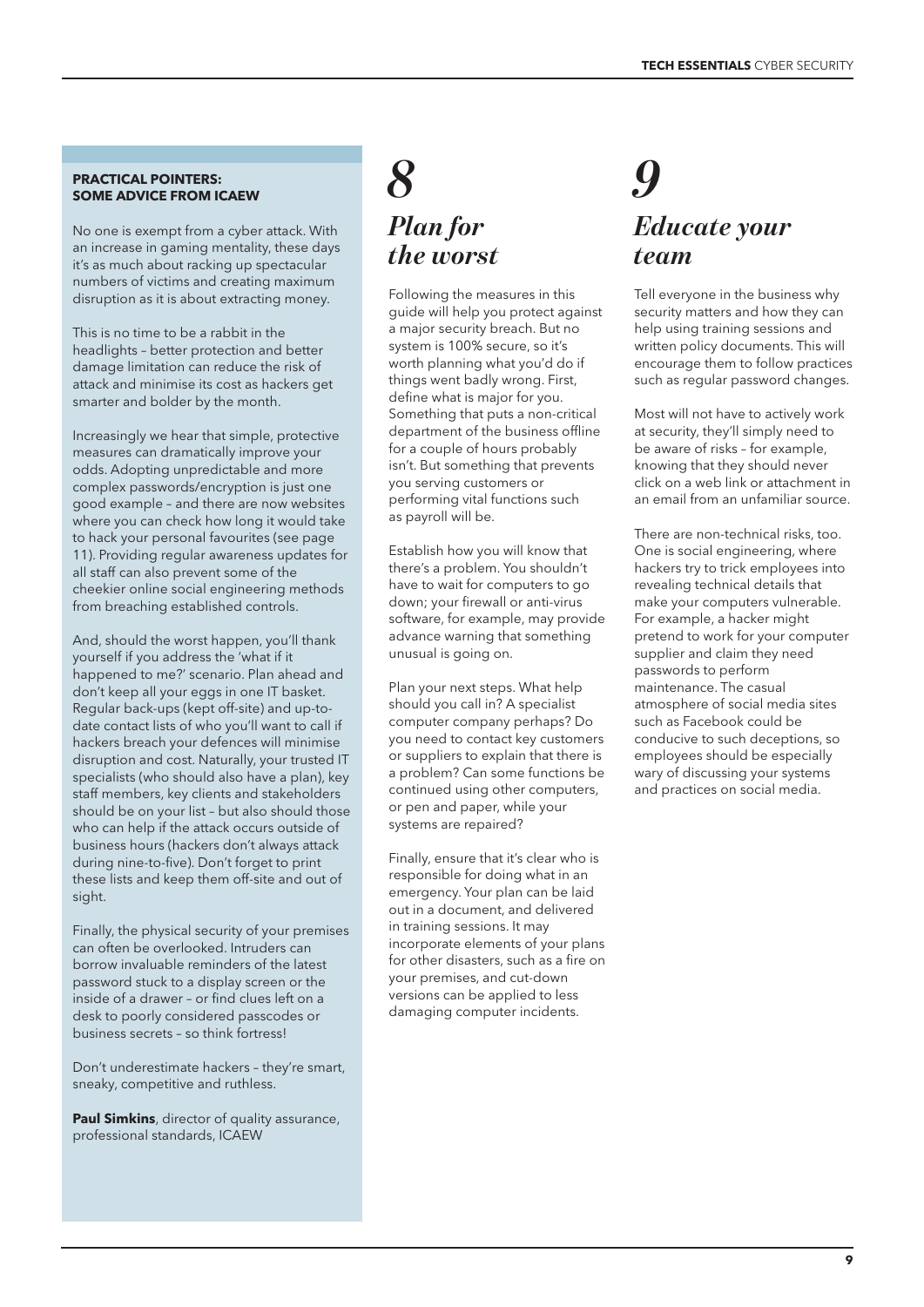## *10 Keep records and test your security*

Security is an ongoing process, not a one-off fix, so it's important to keep clear records. For example, the decision-making in step 1 of this guide could help you produce a list of all your hardware and software, along with an indication of how secure each item needs to be. Similarly, records of software patches and lists of authorised personal devices will help build up a picture of your business's security status, spot potential weak points and figure out how any problems arose. Keeping good records will also help you regularly test all your security measures, and ensure that you have functioning, up-to-date software. Any business is only as secure as its weakest link, and testing will make sure that no weaknesses are overlooked.

**1/3** of businesses had a formal cyber security risk policy in 33%<br>23%<br>1/3 of businesses had<br>a formal cyber 2016 33%<br>33 Of businesses had<br>a formal cyber

*The new regulation does not specify how an entity must protect its systems, but it does outline the expected level of care to be taken – and a €20m or 4% fine for non-compliance is the incentive to act*

### **CYBER AND THE GDPR**

By 25 May 2018, all UK organisations handling personal and sensitive data as part of their business operations will need to be compliant with the General Data Protection Regulation, which supersedes the Data Protection Act 1998. This will be implemented before Brexit, after which time a new piece of UK legislation is expected to be brought in, largely mirroring aspects of GDPR.

The new regulation does not specify how an entity must protect its systems, but it does outline the expected level of care to be taken – and a  $\epsilon$ 20m or 4% fine for non-compliance is the incentive to act. One key change less often repeated is the shared responsibility for compliance by both data processors and data controllers, as opposed to just controllers under the old rules. Not implementing data protection by design, using data protection impact assessments or maintaining appropriate (and appropriately protected) records can all result in a fine.

By extension, strong cyber protection must be part of the GDPR preparation process – without taking steps to protect hardware, patch software and implement staff awareness programmes against hacking or phishing, there is a risk of falling short of the expected standard.

For more information on the steps required to successfully comply with GDPR, visit the ICO guidance at tinyurl.com/TE1-12Steps and look at our Tech Essentials guide (details on page 11).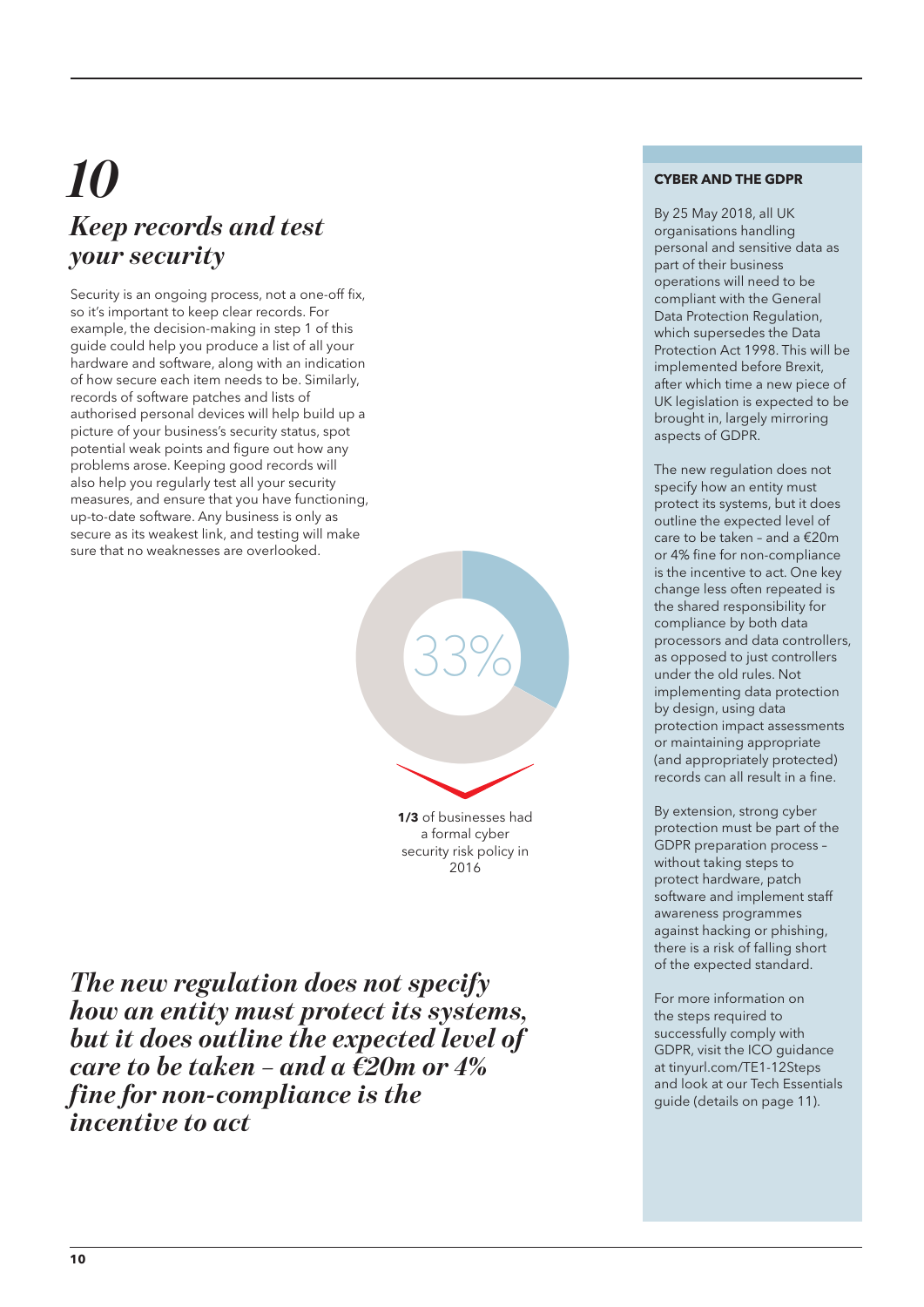# *Tech Essentials checklist*

Your cut-out-and-keep guide to improving cyber security protection in your business or practice

### **ALLOCATE RESPONSIBILITIES**

| Management to identify IT vital<br>to the business                |
|-------------------------------------------------------------------|
| Decide who is responsible for<br>handling the individual security |
| components                                                        |

### **PROTECT YOUR COMPUTERS AND YOUR NETWORK**

Maintain a firewall

 Decide if the firewall needs configuring to block certain sites Work out when data was last backed up and implement a regular backing-up programme Test how easily critical data can be restored Decide if you need additional off-site back-up facilities

### **KEEP YOUR COMPUTERS UP TO DATE**

| Make sure all software used by<br>the business is patched<br>Ensure a regular programme of<br>patching is established and<br>recorded |
|---------------------------------------------------------------------------------------------------------------------------------------|
|                                                                                                                                       |
|                                                                                                                                       |

### **CONTROL EMPLOYEE ACCESS TO COMPUTERS AND DOCUMENTS**

| Complete an audit of the     |
|------------------------------|
| company's access login IDs,  |
| ending any not in use        |
| Make sure number of          |
| administrators with complete |
| access is kept to a minimum  |

### **PROTECT AGAINST VIRUSES**

| Assess the company's anti-virus                         |
|---------------------------------------------------------|
| software needs and adapt systems                        |
| accordingly                                             |
| والمتدرد المرموم والمستور والمستحقق والمستحدث والمستحدث |

 Ensure staff are up to speed with the various types of malware (viruses, Trojans and spyware) and how to spot them

### **EXTEND SECURITY BEYOND THE OFFICE**

| Check all business and personal |
|---------------------------------|
| devices being used outside the  |
| company's walls are security    |
| protected                       |
|                                 |

 Ensure all staff working remotely are aware of the dangers and

pitfalls – for example when using public wifi

### **DON'T FORGET DISKS AND DRIVES**

 Instigate a protocol for the use of external hard drives and memory sticks that ensures security of business information and hardware

 Discourage staff use of these in public places

### **PLAN FOR THE WORST**

- Identify the most critical elements to be dealt with in the face of a cyber breach
- Establish a client list that is kept securely and separately from the main IT system in case of system failure caused by a breach

 Consider creating a full disaster recovery plan in the event of a potential cyber attack (perhaps speaking to a specialist for advice)

### **EDUCATE YOUR TEAM**



 Work out your business training needs around cyber security – especially social media, emails etc

### **KEEP RECORDS – AND TEST YOUR SECURITY**

 Implement a system of keeping records to maintain a consistent level of security

 Regularly test procedures to make sure your security is up to scratch

### **USEFUL LINKS**

ICAEW

The IT Faculty resource centre **icaew.com/cyber** Tech Essentials: GDPR **tinyurl.com/TE4-GDPR** IT Counts blog **ion.icaew.com/itcounts**

#### Government advisory Cyber Essentials **cyberaware.gov.uk/ cyberessentials** Cyber Security Breaches Survey 2017

**tinyurl.com/TE4-Survey17** Cyber security guidance for

business home page **tinyurl.com/TE4-SecureGuide**

Small businesses: what you need to know about cyber security

### **tinyurl.com/TE4- SmallBusiness**

National Cyber Security Strategy 2016-2021 **tinyurl.com/TE4-NCSS**

Other key bodies Information Commissioner's  $Offica$ **ico.org.uk tinyurl.com/TE4-ICOGuide** Get Safe Online **getsafeonline.org/businesses** National Cyber Security Centre **ncsc.gov.uk** IASME Governance Self-Assessment Preparation Booklet (for Cyber Essentials and GDPR) A sample questionnaire **tinyurl.com/TE4-IASME** Password checking **howsecureismypassword.net cyberaware.gov.uk/ passwords** Action Fraud

+44 (0)300 123 2040 **actionfraud.police.uk**